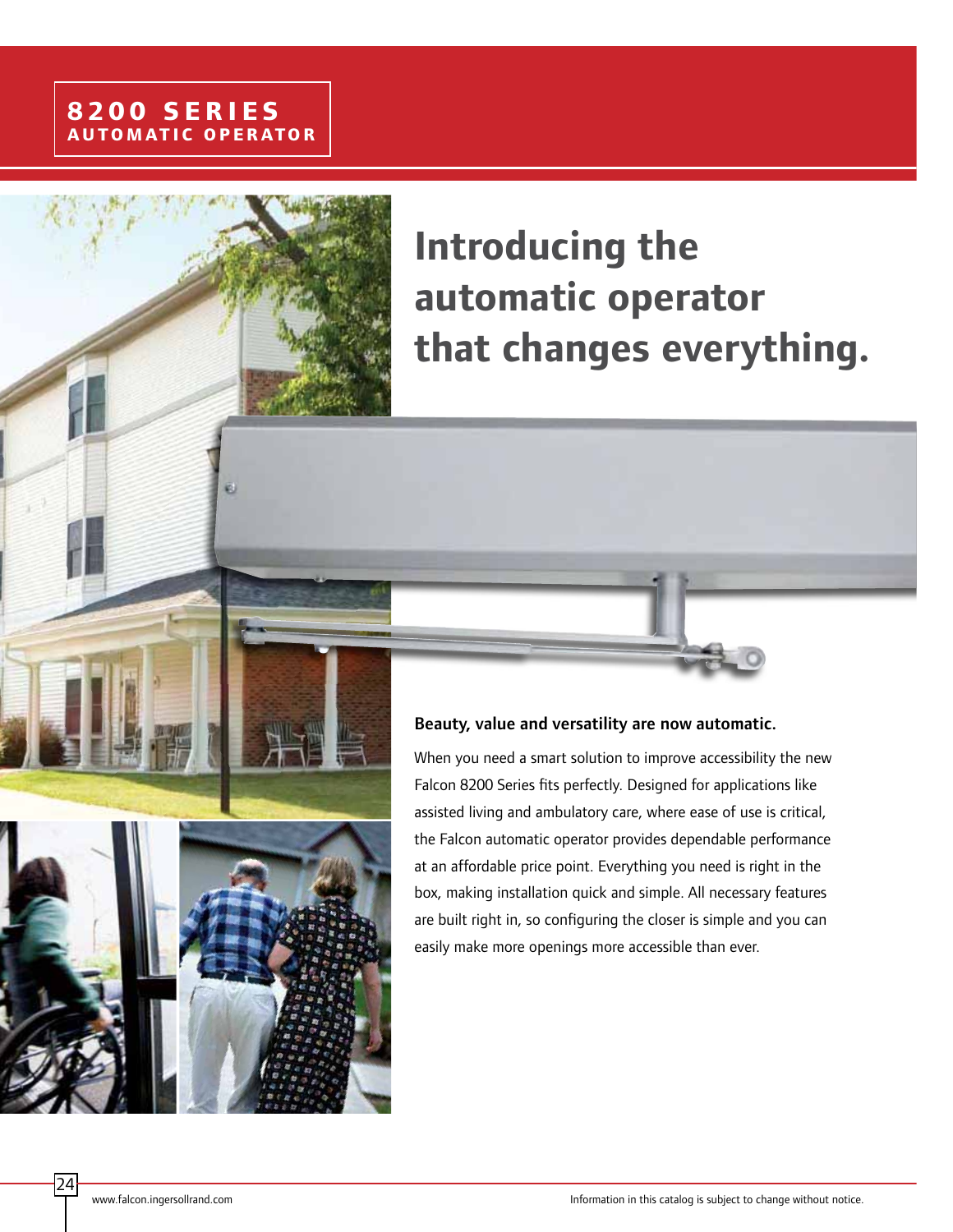### **8200 SERIES AUTOMATIC OPERATOR**

G

# **FALCON**

#### **Designed to fit perfectly.**

The small footprint and elegant design of the Falcon 8200 Series make it a perfect solution for a range of applications.

- $\cdot$  Assisted living  $\cdot$  Hospitality
- $\cdot$  Retail  $\cdot$  Small office
- $\cdot$  Restaurants  $\cdot$  Ambulatory care





25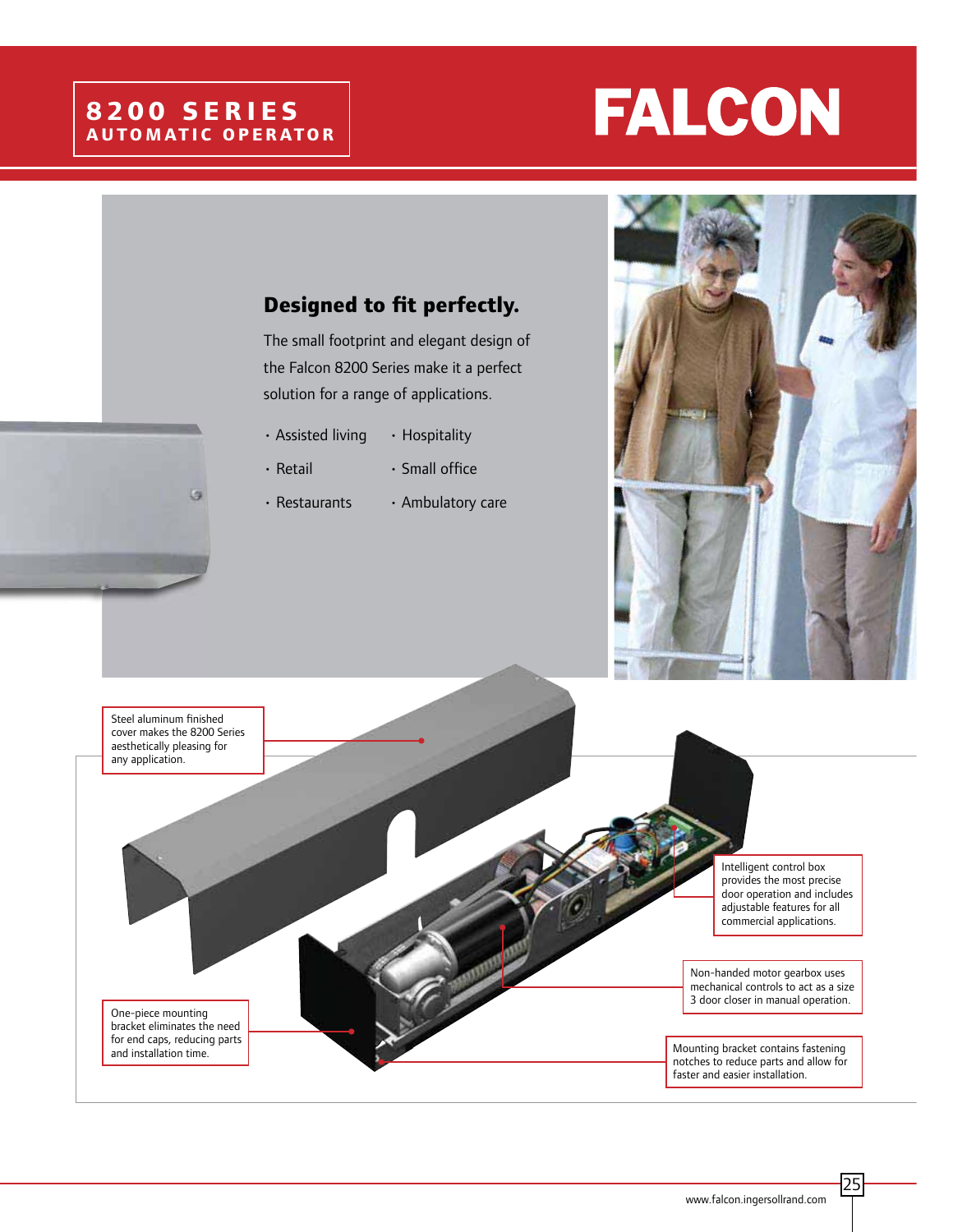### **8200 SERIES AUTOMATIC OPERATOR**

#### **8200 Series**

The new Falcon 8200 Series automatic operator ensures smooth, convenient door opening for areas requiring easy accessiblity and ADA compliance. This versatile device can also be easily integrated into electrified openings with our wireless accessory offering. Choose the 8231 for pull side or the 8242 for push side installation.

SmartLatch – Senses and overcomes external pressure conditions with a graduated energy assist for secure latching.

Push 'n' Go - Selectable feature allows door to open automatically as soon as it feels pressure.

**Open Position Learning – Automatically sets the opening** position to eliminate wall and door damage.

 $\bullet$  Obstacle Obstruction Detection  $-$  Safety feature stops and reverses door direction when distress or an obstruction is sensed.

| <b>Specifications</b> |                    |
|-----------------------|--------------------|
| Header Length         | 26″                |
| Mounting              | Surface Mount      |
| Handing               | Non-handed         |
| Cycle Tested          | 1 million gear box |
| Door weight           | 200 pounds         |

Consult technical services for use on doors over 200 lbs.

#### **Actuators & Accessories**



26

| 6" Round – Text with Logo |                        |  |
|---------------------------|------------------------|--|
| 8310-852T                 | Push Plate, Wall Mount |  |
| 8310-869F                 | Mounting Box, Flush    |  |
| 8310-8695                 | Mounting Box, Surface  |  |
| 8310-802                  | Weather Ring           |  |
|                           |                        |  |

8310-852T shown

- **Pre-Load Strike Assist Removes load on strike lip**  with a one second delay allowing the door to release and automatically open.
- $\left( \in \mathbb{R} \right)$  LED Light Illumination Light illumination on control box signals accurate installation and helps with connection diagnostics.
- On Board Power Supply (12 VAC) Powers the accessories without the need to install an external power supply.

#### **Adjustable features:**

| Hold-open time delay     | Backcheck speed       |
|--------------------------|-----------------------|
| Backcheck/latch position | Opening/closing speed |



8310-818T shown



| <b>Wireless Transmitters &amp; Receiver</b>      |  |
|--------------------------------------------------|--|
| 8310-844 Transmitter. Wall Mount (To be used wit |  |

th 6<sup>*"*</sup> round wall mounted actuator) 8310-844J Transmitter, Jamb Mount (To be used with 1  $\frac{1}{2}$  x 4  $\frac{3}{4}$ " jamb actuator) 8310-861 Transmitter, Handheld (Single button wireless handheld transmitter)

8310-865 Receiver (Wireless receiver with sequencing function)

8310-844J and 8310-865 shown